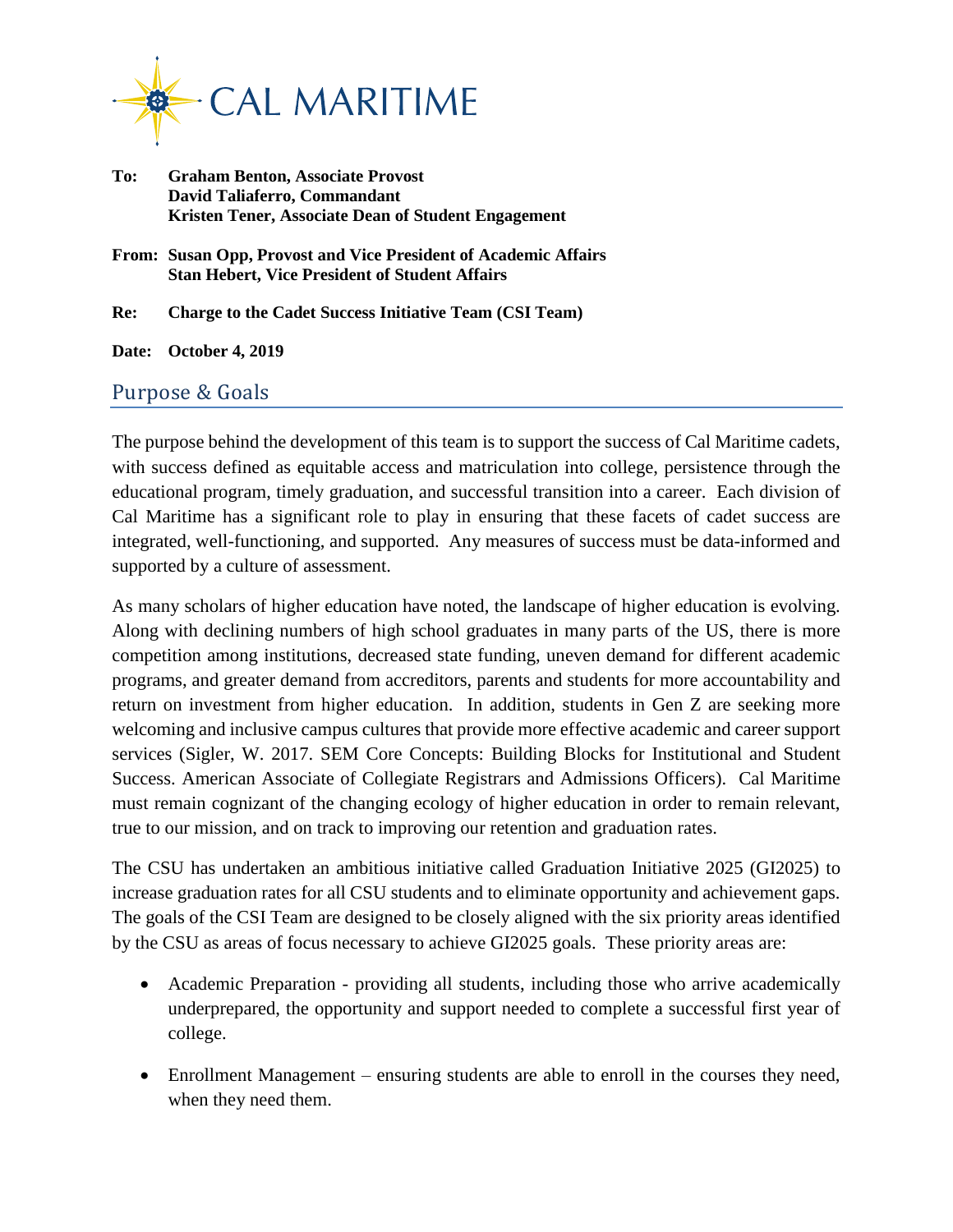- Student Engagement and Well-being addressing the well-being of all students while fostering a strong sense of belongingness on campus.
- Financial Aid ensuring that financial aid is awarded and distributed in a fair and consistent manner that does not impede student success.
- Data-Driven Decision Making using evidence and data to identify and advance the most successful academic support programs.
- Administrative Barriers identifying and removing unnecessary administrative barriers.

The leaders of the Cal Maritime CSI Team, representing the Divisions of Academic Affairs and Student Affairs and the Office of the Commandant, are tasked with developing and implementing the necessary mechanisms by which to ensure the focus of the Academy on these six priority areas as it seeks to improve cadet success.

## Charge to the CSI Team

The CSI Team will meet at least one per month as an ongoing committee and will provide progress reports to the Cabinet, as well as to other campus groups as requested, such as the Campus Leadership Council and the Academic Senate. The Team will be tri-chaired by the Associate Provost, Associate Dean of Student Engagement, and the Commandant. The other members of the Team will include one faculty member selected by the Academic Senate Executive Committee and one cadet selected by the Triad. Depending on the topics being addressed, the Team may wish to set up task forces or subcommittees with additional membership. Any changes to the chair, faculty or cadet membership must be approved by the Provost and the VPSA.

The CSI Team is to hold meetings that are transparent and open to all Academy faculty, staff and cadets to attend. In order to facilitate transparency, the Team is charged with developing a set time, day, and location for regular meetings. These meeting times and locations shall be posted to the web on a web page dedicated to the Team. This web page shall list the membership of the team and the agendas and notes for all meetings.

The CSI Team may undertake to examine, research and/or investigate any topics that may affect cadet success, and will make recommendations to the Provost and/or the VPSA regarding revisions to policies or processesthat may be impeding cadet success. Each summer, the Team shall produce for the Provost and the VPSA a brief report of activities of the previous year.

Initial working priorities for the CSI Team to consider may include:

 Admitted and incoming cadet communications (the who, what, when, where, and why of communications sent from Cal Maritime) to improve clarity, tone, and response rate;